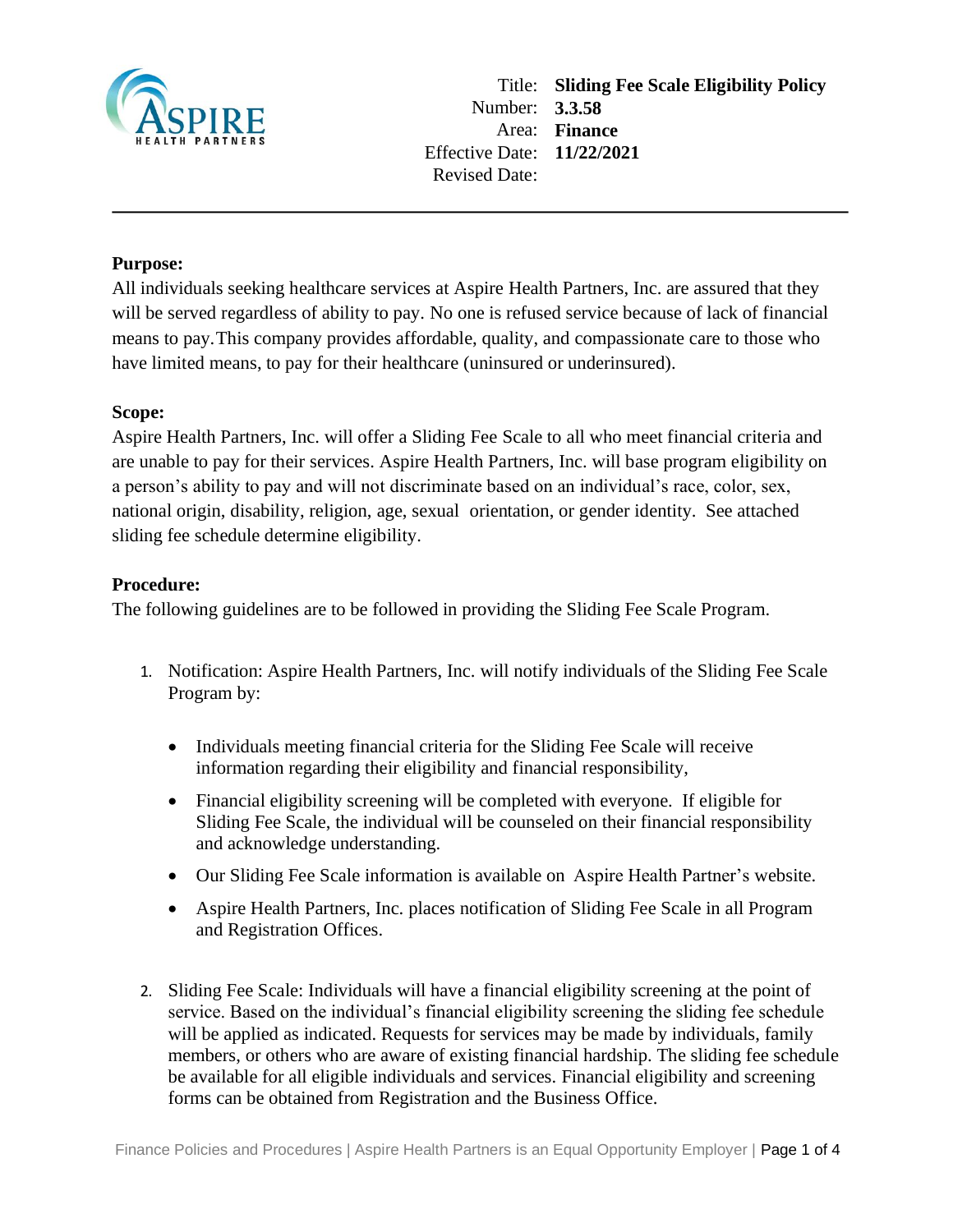

- 3. Administration: The Sliding Fee Scale procedure will be administered by Registration and Business Office. Information about the Sliding Fee Scale policy and procedure will be provided to individuals. Dignity and confidentiality will be respected for all who seek and/or are provided healthcare services.
- 4. Completion of Application: The individual/responsible party must complete the Sliding Fee Scale eligibility in its entirety. Assistance will be provided as needed. By signing the Sliding Fee Scale and eligibility/financial agreement, individuals are confirming their income to Aspire Health Partners Inc as disclosed on the application form. Individuals have the right to deny or refuse this or any other funding available to them.
- 5. Eligibility: Sliding Fee Scale will be based on income and family size only.
	- a. Family is defined as: a group of two people or more (one of whom is the householder) related by birth, marriage, or adoption and residing together; all such people (including related subfamily members) are considered as members of one family. Aspire Health Partners, Inc. will also accept non-related household members when calculating family size.
	- b. Income includes gross wages; salaries; tips; income from business and selfemployment;unemployment compensation; and worker's compensation. Individuals may provide one of the following: prior year W-2, two most recent paystubs, letter from employer, or Form 4506-T (if W-2 not filed). Self-employed individuals will be required to submit detail of the most recent three months of income and expenses for the business. Adequate information must be made available to determine eligibility for the program. Self- declaration of income may be used. Individuals who are unable to provide written verification may provide a signed statement of income.
- 6. Scales: Those with incomes at or below 150% of poverty will receive a full 100% Scale for healthcare services. Those with incomes above 150% of poverty, but at or below 300% of poverty, will be charged a nominal fee according to the attached sliding fee schedule. The slidingfee schedule will be updated during the first quarter of every calendar year with the latest FPL Guidelines.
- 7. Nominal Fee: Individuals with incomes above 150% of poverty, but at or below 300% poverty will becharged a nominal fee according to the attached sliding fee schedule and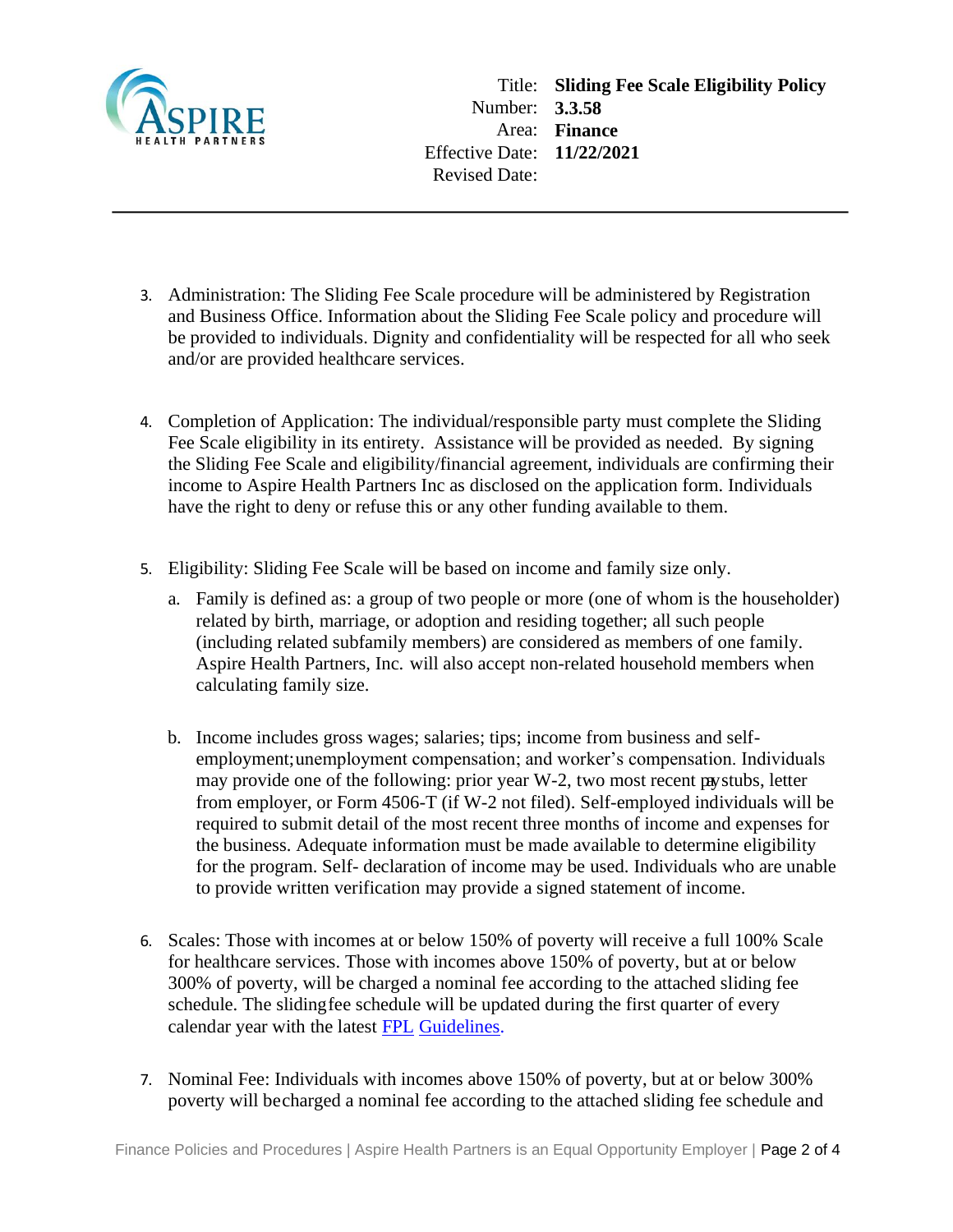

based on their family size and income. However, individuals will not be denied services due to an inability to pay. The nominal fee is not a threshold for receiving care and thus, is not a minimum fee or co-payment.

- 8. Financial Agreement: In the event an individual is unable pay the nominal/required fee a financial agreement can/will be established to ensure individuals are able to access services needed. Financial agreements must be approved by Aspire Health Partners, Inc. designee. Any financial agreements and/or waivingof fees shall be documented in the individual's financial eligibility and screening section along with any financial agreements and financial responsibility notifications.
- 9. Sliding Fee Eligibility: The Sliding Fee Scale determination will be provided to the applicant(s) in writing and will include the percentage of Sliding Fee Scale the individual is responsible for. In the event an individual refuses, or, if applicable, the reason for denial is noted. Aspire Health Partners, Inc. will work with the individual and/or responsible party to establish payment arrangements. Sliding Fee Scale eligibility covers outstanding individual balances minus the assessed individual responsibility.
- 10. Refusal to Pay: If an individual verbally expresses an unwillingness to pay or vacates the premises without paying for services, the individual will be provided notification of the financial responsibilities. Aspire make all reasonable attempts to collect individuals' payment and will continue to assist with reasonable financial payment plan to ensure individual received services needed.
- 11. Record keeping: Information related to Sliding Fee Scale and Financial Eligibility decisions will be maintained in a centralized confidential file.
	- a. Applicants that have been approved for the Sliding Fee Scale will be maintained in Aspire Health Partners, Inc. electronic health record.
- 12. Policy and procedure review: The SFS will be updated based annually on the current Federal Poverty Guidelines. Aspire Health Partners, Inc. will also review possible changes in our policy and procedures and for reviewing organizational practices.
- 13. Budget: During the annual budget process, an estimated amount of Sliding Fee Scale services will be placed into the budget as a deduction from revenue.

**Attachments:** [2021 Sliding Fee Scale,](https://aspirehealthpartners.policytech.com/dotNet/documents/?docid=12502) [Individual Eligibility for Sliding Fee Scale](https://aspirehealthpartners.policytech.com/dotNet/documents/?docid=12503)